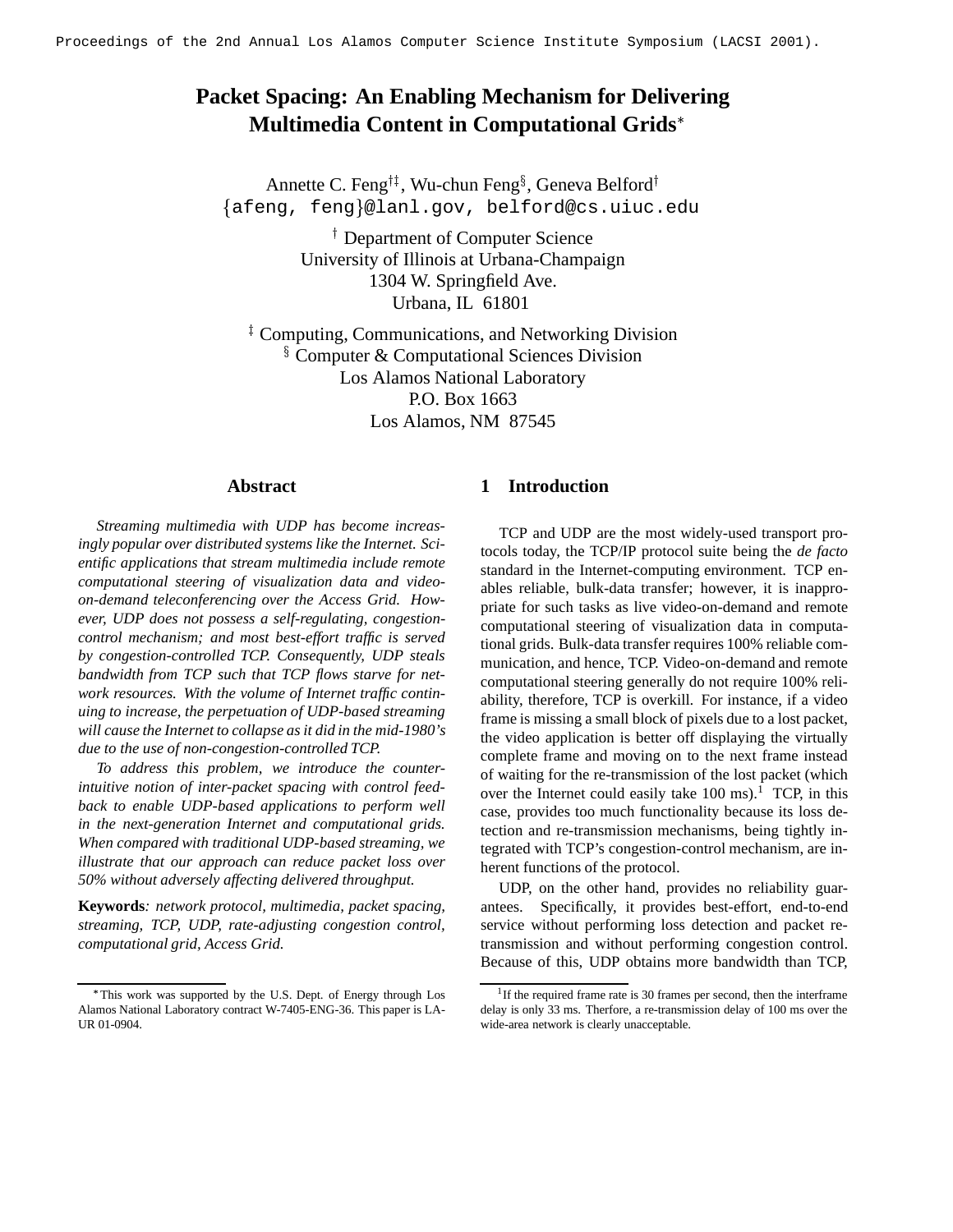albeit at the risk of suffering packet loss and packet reordering, problems that can ultimately be addressed by the applications themselves. Therefore, multimedia applications such as RealPlayer [17, 18] and scientific applications such as remote data visualization use UDP in order to improve perceived performance. Because UDP does not self-regulate in response to network congestion, these UDP-based applications gobble up available network resources, stealing bandwidth away from well-behaved applications that use congestion-controlled TCP. An application that blasts UDP packets into the network can readily fill the buffers of an intermediate router, causing severe congestion and packet loss. Since TCP-based applications slow down their sending rates in response to congestion, these applications become starved for network resources as the UDPbased applications continue to blast their packets unchecked into the network and claim the bandwidth being made available to them. Even though sending hosts can inject UDP packets as quickly as they are able, the throughput can suffer dramatically due to heavy packet loss and increased delays as packets spend more time waiting in queues within the network.

A simple observation reveals that adequate throughput can be attained by spacing the packets apart instead of blasting them one right after the other into the network. The next section reveals this insight. The notion of slowing down the sending rate in order to achieve better throughput is certainly counter-intuitive; however, our experiments show the viability and effectiveness of this approach.

#### **1.1 Insight**

Based on our recent work in network traffic characterization [25, 8, 9], we observed significant packet loss even when the offered load was less than half of the available network bandwidth. An analysis of our *ns* [1] simulations revealed that this behavior was due to simultaneous bursts of traffic coming from client applications and overflowing the buffer space in the bottleneck router. Metaphorically, this could be viewed as what happens at a major highway interchange during rush hour where everyone wants to go home simultaneously at 5:00 p.m., thus "overflowing" the highway interchange. To avoid such a situation, some people self-regulate themselves by heading home at a different time, i.e., spacing themselves out from other people.

If we view vehicles as packets and the highway interchange as a router, then to avoid buffer overflow and enhance throughput, packets should not be blasted onto the network one after another. Instead, packets should be spaced out over time. To test this hypothesis, we ran live wide-area network (WAN) tests between Los Alamos National Laboratory (LANL), University of Illinois at Urbana-Champaign (UIUC), and Ohio State University (OSU).

These tests consisted of sending UDP packets between LANL and either UIUC or OSU at different packet-spacing intervals. Figures 1 and 2 show the throughput and packet loss, respectively, of a representative test between LANL and UIUC [6]. When the packet spacing is zero, e.g., today's UDP-based multimedia-streaming applications, the throughput is 62 Mb/s but with a packet loss of almost 90%! With as little as 100  $\mu$ s of spacing between packets, the throughput remains the same, but the packet loss drops all the way down to 35%. And when the packet spacing is 50  $\mu$ s, the throughput is actually *higher* than when the packets are not spaced as in UDP-based multimedia streaming.



**Figure 1. Delivered Throughput to the Receiver**



**Figure 2. Packet-Loss Percentage**

All curves from our other live WAN tests have the same general shape. That is, the throughput initially increases when the amount of packet spacing increases and then decreases exponentially as the amount of spacing increases further. The packet-loss percentage immediately decreases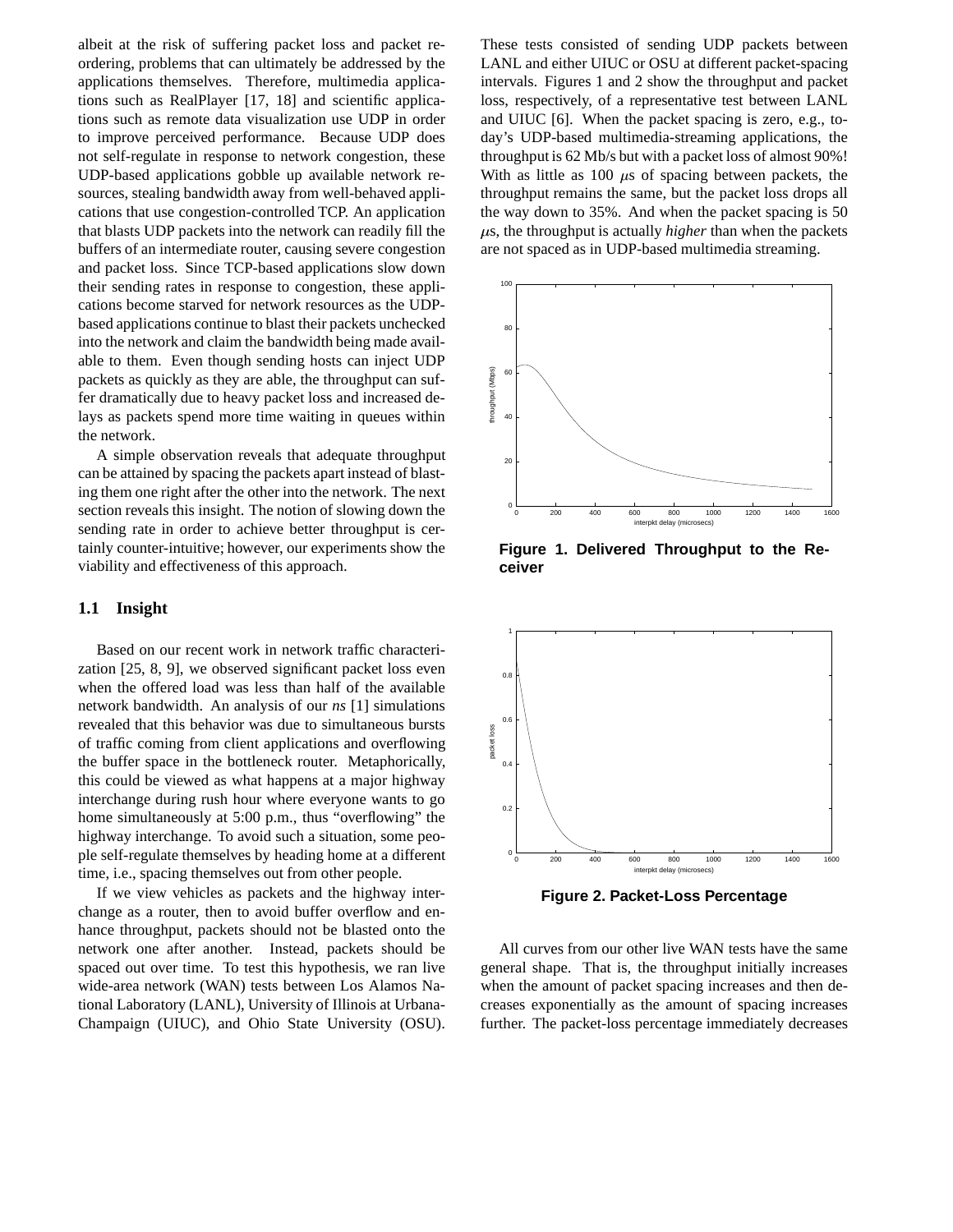in an exponential manner as packet spacing increases.

## **1.2 Related Work**

Many transport protocols for the delivery of multimedia content certainly have been proposed, among them being XTP, RAP, and HPF. The Xpress Transport Protocol (XTP) [4] uses explicit rate control to combat congestion, however, the congestion-control mechanism must be implemented within the network and not simply at the edges. Fluctuating round-trip times (RTTs) cause poor performance because of a design feature whereby XTP enters a synchronizing handshake when a timer expires while XTP awaits a response to a request for information on missing data [3]. Furthermore, because it is a complex protocol, XTP is meant to be implemented in VLSI for performance reasons, so software implementations are too slow for multimedia traffic [23].

The Rate Adaptation Protocol (RAP) [20] is a TCPfriendly protocol that employs an "additive increase, multiplicative decrease" (AIMD) algorithm for rate adjustment. RAP is intended for the transmission of delay-sensitive, semi-reliable, rate-based applications which use layeredencoding of their data streams. RAP is therefore not a general solution but specifically targets layered-encoded multimedia content which it uses to adjust its transmission rate by adjusting the number of layers it sends.

The Heterogeneous Packet Flows (HPF) [13] protocol supports the delivery of packets having differing QoS requirements within a single stream. Addressing a design flaw of TCP, HPF decouples congestion control from reliability and uses a rate-based, AIMD approach to combat congestion. The problem with the AIMD approach (also used by RAP) is that such an approach will not scale to high-performance (or more precisely, high bandwidth-delay product) networks. For example, when the window size is one, a linear increase is a 100% increase. When the window size is 1000, a linear increase is a mere 0.1%. An absolute linear increase in window size from 500 to 1000 (as during TCP's congestion-avoidance phase) will take 500 round-trip times to converge! More realistically, the situation is actually much worse. If we assume a typical WAN with a high bandwidth-delay product, i.e., 1 Gb/s WAN  $\times$  100 ms RTT  $= 100$  Mb, then for an uncongested network, the ubiquitously deployed TCP reno continually increases its window size until it induces packet loss (i.e., just after 100 Mb) and then chops its window size in half (i.e., 50 Mb). The reconvergence back to the "optimal window size" of 100 Mb using TCP's absolute linear increase takes much too long and results in lowered network utilization. In this particular case, convergence can take as long as (100 Mb - 50 Mb) /  $(1500 B/RTT * 8 b/B) = 4,168 RTTs$  or  $(4,168 RTTs * 100$  $ms/RTT) = 416.8$  seconds = 6.947 minutes!

In 1997, Mahdavi and Floyd [14] informally proposed the notion of equation-based congestion control for unicast applications. While the AIMD algorithm found in TCP backs off by cutting its sending rate in half in response to a single congestion indication, equation-based congestion control uses a control equation that more gradually and smoothly adapts its maximum rate because some real-time applications find that halving the sending rate is unnecessarily severe and can noticeably reduce the user-perceived quality [24]. Although the above work has given rise to a significant amount of research on equation-based and other types of congestion-control mechanisms [22, 20, 24, 16, 21, 10], we still do not have any deployable congestion-control mechanisms for best-effort streaming multimedia.

Previous work in packet spacing includes [12, 2]. In [12], Jain argues that rate-control protocols for congestion control may not work without the cooperation of intermediate routers because packets may get clumped together at the intermediate routers anyway. This would result in larger bursts at the intermediate routers even though the goal may have been to reduce the burstiness of the traffic. While this may have been true a decade ago, we believe that the boom of the world-wide web and other multimedia applications creates enough interleaving traffic to maintain packet spacing between end hosts. We will substantiate this belief in Section 3.2.4.

Aggarwal et al. [2] study the effect of uniform packet spacing (or "pacing") over a round-trip time in TCP. While pacing results in better fairness, throughput, and lower drop rates in some cases, the throughput is worse than regular TCP most of the time because a paced-TCP is susceptible to synchronized losses and delays congestion notification. In contrast, we focus on the effects of packet spacing over UDP with control feedback rather than on TCP itself.

In general, our packet-spacing protocol differs from the above work in several ways. First, rather than focusing primarily on being compatible or *fair* with TCP, our rate-adjusting protocol addresses fairness while simultaneously delivering UDP-like bandwidth. Second, we accomplish the above feat by introducing the counterintuitive notion of packet spacing. Third, rather than relying on equation-based congestion control to more smoothly adapt the sending rate, we allow the sending rate to adapt as needed (based on available network resources). We then rely on transcoding, e.g., mapping a multimedia stream onto rapidly-varying available bandwidth [19], to smooth out any potentially rapid change in available bandwidth.

## **2 Approach**

*Packet spacing* refers to the delay introduced between two consecutive packets, as shown in Figure 3. Here,  $t_s$  is the amount of spacing between packets, and  $t_x$  is the trans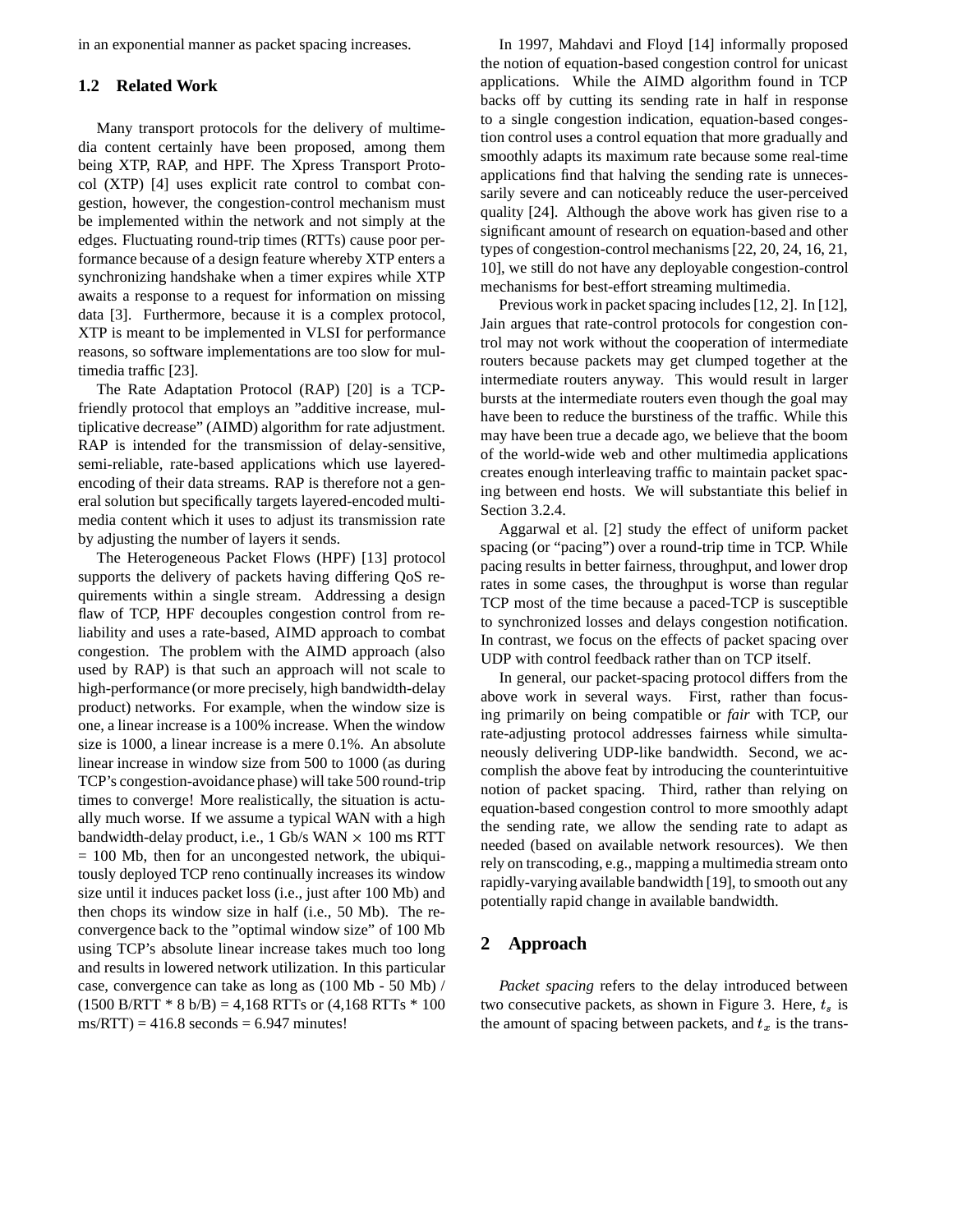mission time for each packet. By introducing such a delay, bursts of packets can be spaced out, resulting in fewer packet drops at intermediate routers and potentially *higher* throughput at the end host, as shown back in Figure 1. Thus, packet spacing can potentially be used as a mechanism to assist in congestion avoidance and control.

Based on Figure 1, the ideal operating region of our packet-spacing mechanism ranges from 50  $\mu s$  to 500  $\mu s$ . No packet spacing or packet spacing of less than 50  $\mu s$  results in very high packet loss with less delivered bandwidth than when the packet spacing is 50  $\mu s$ .

Depending on the application, the ideal packet-spacing range may be as small as 100  $\mu s$  to 200  $\mu s$  in order to get UDP-like bandwidth but with significantly less packet loss, e.g., at 200  $\mu s$ , bandwidth is 50 Mb/s while packet loss is only 10%, or as large as 400  $\mu s$  to 500  $\mu s$  to obtain TCP-like reliability but with higher throughput than TCP. To exploit this counterintuitive finding, we develop an ad-hoc packetspacing protocol (PSP) to adjust the amount of packet spacing based on feedback from the network.<sup>2</sup>



**Figure 3. Packet Spacing**

#### **2.1 Ad-Hoc Packet-Spacing Protocol (PSP)**

In our ad-hoc packet-spacing protocol  $(PSP)$ ,  $3$  the sender initially transmits packets at the highest possible rate, i.e., no inter-packet spacing, and the receiver sends acknowledgments every round-trip time (RTT) for the packets it receives. (This RTT is the base propagation-delay time, not the dynamic RTT. To keep the protocol simple, we did not experiment with dynamic RTTs.)

We calculate the base RTT by performing *ping* during connection set-up.<sup>4</sup> After the connection is established, the sender conveysthe calculated RTT to the receiver by including it within the header of each packet. Note that this is not required after the first acknowledgment is received, but we have left this provision so that dynamic RTTs can be used in the future. Each acknowledgment contains the number of packets that were received in the previous RTT.

When the sender receives such acknowledgments, it compares the number of packets sent,  $p_{sent}$ , in the previous RTT to the number of packets received,  $p_{rcvd}$ . Based on the values of  $p_{sent}$  and  $p_{rcvd}$ , the sender adapts its packet spacing  $ps$  as shown in Figure 4.

**if**  $p_{sent} > p_{rcvd}$  (i.e., packets were lost) **then** /\* sender must reduce its transmission rate \*/  $\mathbf{if} \; ps = 0 \; \mathbf{then}$  $ps \leftarrow 50 \,\mu s$ **else**  $ps \leftarrow min(ps * 2, KTT)$ **else** /\* sender tries to increase its sending rate \*/  $ps \leftarrow ps - 2$ 

#### **Figure 4. Ad-Hoc Packet-Spacing Protocol**

Because our WAN experiments and simulations showed that the ideal packet spacing occurred between  $0 \mu s$ and 2000  $\mu s$ , we chose an initial packet spacing of 50  $\mu s$ because (1) anything smaller generated significantly higher packet loss with no benefit with respect to throughput and (2) finding the ideal packet spacing within this range quickly would take no more than seven RTTs. Larger spacings can be reached in only a few more RTTs because the packet spacing increases exponentially.

The  $ps \leftarrow min(ps * 2, RTT)$  clause ensures that the maximum packet spacing is one RTT. This ensures that at least one packet is sent every RTT.

#### **2.2 Damped Packet-Spacing Protocol**

Due to the opposing packet-spacing decisions in PSP, our initial tests of PSP resulted in large oscillations around the ideal sending rate. To address this problem, we added the following heuristic to damp the oscillations: *If a loss occurs due to a deliberate decrease in the packet spacing (and consequently, increase in rate), then the sender reverts to the previous packet-spacing value.* Using this heuristic, the sender makes significantly smaller oscillations around the ideal operating point. Figure 5 shows a comparison between the PSP and damped PSP. In this figure, each experiment ran for 100 s, and the sending rate for each was plotted. With damping, the overall throughput increased by 10%.

#### **3 Experiments**

For our WAN simulations, we used *ns-2*, which is a network simulator developed by the VINT group [1]. We will refer to senders and receivers as *agents*, which follows naturally from the terminology employed by *ns-2*. Our simple

<sup>&</sup>lt;sup>2</sup>We note that at the present time, the feedback is only used for adjusting the packet spacing and that no retransmissions are done at this time.

<sup>&</sup>lt;sup>3</sup>We refer to our protocol as being "ad-hoc" because it is an ad-hoc, point-specific solution meant to illustrate the benefits of packet spacing. It is not a general solution (although we are currently in the midsts of testing a general solution).

<sup>&</sup>lt;sup>4</sup>A more sophisticated mechanism could be developed to get a better estimate of the RTT. However, for the purposes of our experiments, we only needed a value that was reasonable enough to provide timely feedback.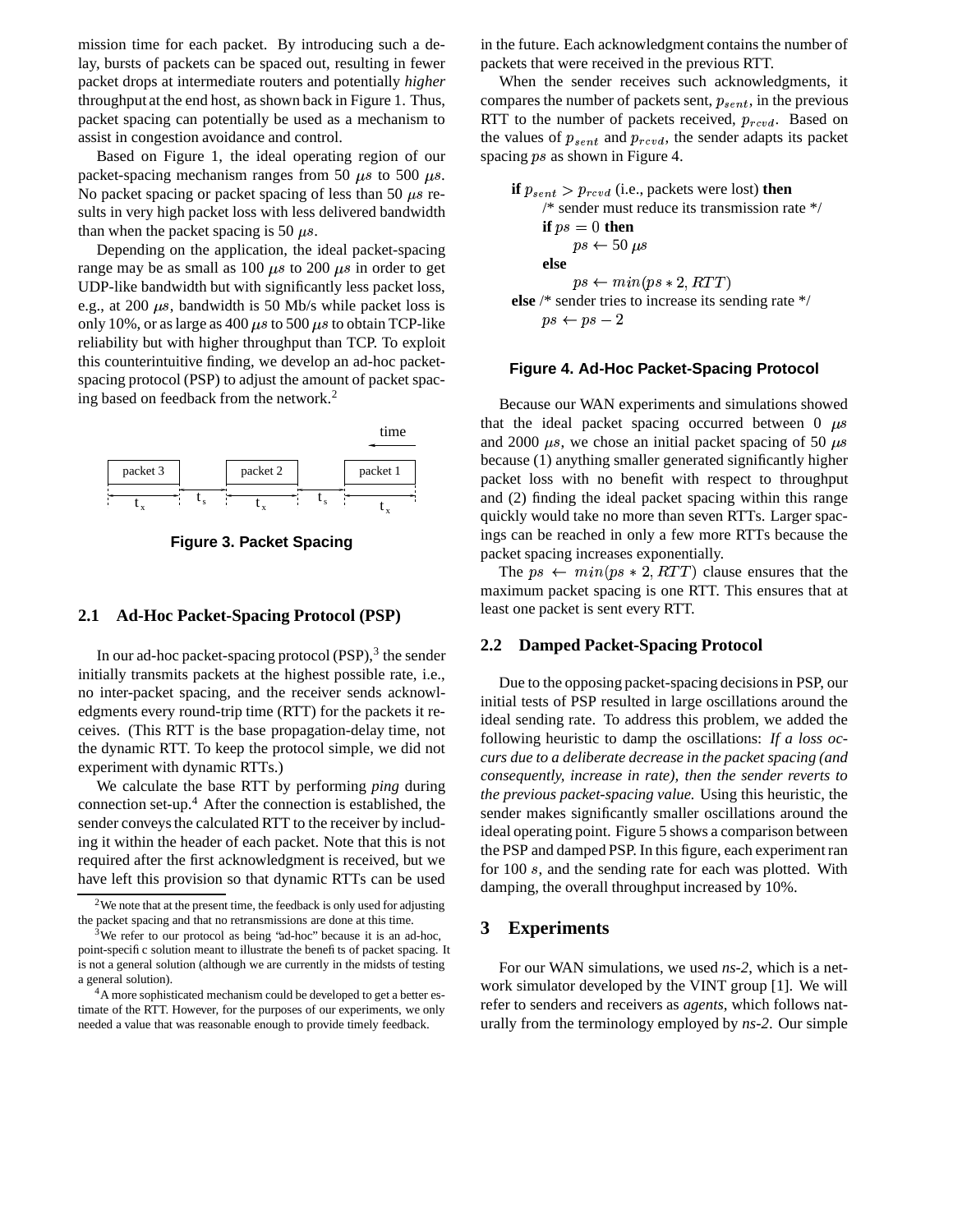

**Figure 5. Oscillation Damping**

packet-spacing agents (PSAs) implement packet spacing without feedback while our adaptive packet-spacing agents implement the damped PSP rather than the simple PSP.

## **3.1 Network Topology**

Figure 6 shows the network topology that we used in our experiments. The k nodes on the left  $(n_1, n_2, \ldots, n_k)$ simulate senders on a local-area Ethernet, transmitting via a common gateway router (e.g., LAN/WAN gateway or  $n_{middle}$ ) to a WAN backbone running at 155 Mb/s or OC-3; this topology models the LAN and WAN at Los Alamos National Laboratory. All the receivers are aggregated into the node  $n_{sink}$ . The gateway router has a buffer size of 10 packets, 100-Mb/s Ethernet links with 2-ms delays to the senders, and a 155-Mb/s link with 40-ms delay to the receivers. This delay is typical of the delay found in a transcontinental WAN connection.

## **3.2 PSA Simulations**

Here we study the behavior of (1) a single PSA with no other traffic, (2) competing PSAs, and (3) PSAs competing with TCP agents. Like Mo et al. [15] who compare TCP Reno and TCP Vegas using infinite file transfers, we use infinite file transfers for the TCP connections as well. (For the figures in this section, each data point in the simulation graphs represents the result of a  $500-s$  simulation for a particular packet-spacing interval.)

#### **3.2.1 Single PSA**

Figure 7 shows the throughput for a single PSA for packet spacings between 0  $\mu s$  and 5000  $\mu s$ . (Note that there is no other traffic on the network besides that of the single PSA.)



**Figure 6. Topology for WAN Simulations**

As expected, the sender and receiver throughputs are the same. This is because the gateway can keep up with the aggregate sending rate and because there is no competing traffic on the channel, and therefore, no packet loss.

## **3.2.2 Competing PSAs**

In this set of experiments, we ran simulations with 2, 4, 8, and 16 PSAs competing against each other, respectively. Figures 8 and 9 show the results for the last case. The resulting behavior is similar to what we observed in the actual WAN experiments (i.e., Figures 1 and 2). (Note that all the 16 competing PSAs showed similar behavior.)

In Figures 8 and 9, the region of interest occurs between 0  $\mu s$  and 1000  $\mu s$ . With a packet spacing of 0  $\mu s$ , the sender throughput is 100 Mb/s while the receiver-realized throughput is only a measly 10 Mb/s with a packet loss of 90%! As packet spacing increases, the packet-loss percentage drops sharply, and the throughput at the receiver actually *increases* to its maximum point at  $1000 \mu s$  of interpacket spacing. This phenomenon is similar to what we found with our live WAN tests in Figures 1 and 2.

#### **3.2.3 PSAs Competing with TCP Agents**

In these experiments, we ran simulations with 1, 2, 4, 8, and 16 sender/receiver TCP pairs and an equal number of PSA pairs, respectively. Figures 10 and 11 show the behavior of one particular PSA competing with 15 other PSAs and 16 TCP connections. All other simulations resulted in similar behavior. Again, we see that the behavior is strikingly similar to that seen in the actual WAN experiments. The optimal performance of the PSAs with respect to throughput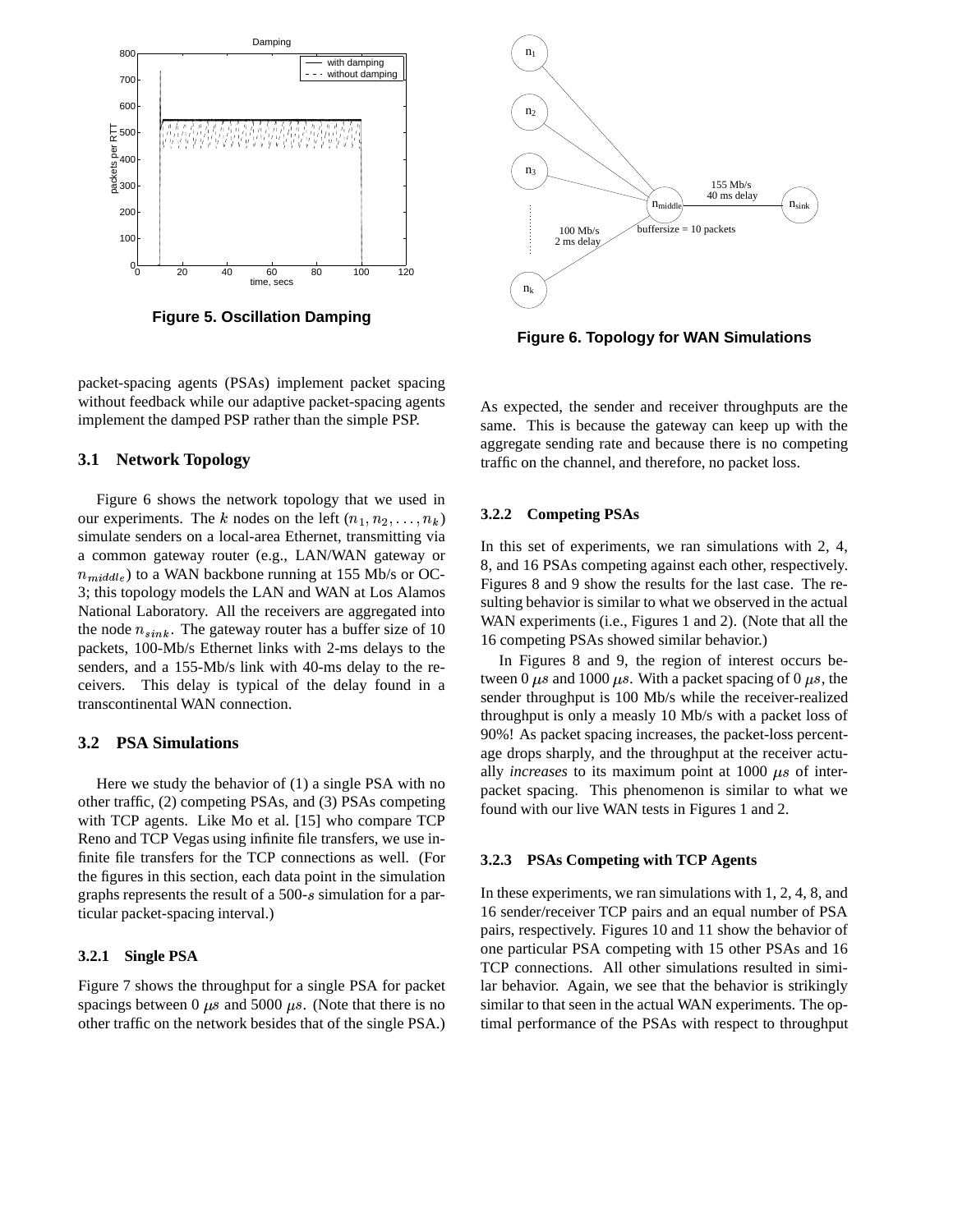

**Figure 7. Throughput for One PSA**



**Figure 8. Throughput for One of the 16 PSAs**



**Figure 9. Packet Loss for One of 16 PSAs**

and packet loss occurs at 1000  $\mu s$  to 1050  $\mu s$ , i.e., throughput is 11 Mb/s while packet loss is 0%.

Figures 12 and 13 show the throughput and packetloss behavior of one particular TCP connection competing with 15 other TCPs and 16 PSAs, respectively. In these figures, we cannot help but notice that the TCP throughput does not increase beyond 2.7 Mb/s (even when the PSA throughput is low)! The reason for this behavior has nothing to do with the TCP-friendliness of our damped PSP and has everything to do with TCP's default advertised receiver window of 20 packets. This receiver's window size is the default in many operating systems and artificially limits the amount of outstanding data that a sender can have in the network. Further, the figures also show that with very small packet spacings, the PSAs operate like UDP connections (as expected), thus starving TCP connections of any bandwidth.

Figures 14 and 15 show how TCP behaves with a window large enough to keep a bandwidth-delay product's worth of information outstanding in the network. These figures show that with sufficient spacing by the PSAs, a TCP connection can consume its share of available bandwidth. For example, Figures 10 and 14 illustrate that with 5000  $\mu s$ of packet spacing, each PSA receiver sees 2.23 Mb/s while each TCP receiver gets 6.57 Mb/s.

#### **3.2.4 PSA Spacing at the Receiver**

To verify our claim that packet-spaced traffic stays spaced out by the time it reaches the receiver (rather than getting clumped as claimed by [12]), we recorded the inter-arrival time of packets at one PSA receiver, using the same experimental set-up as described in Section 3.2.3. The sending PSAs used a spacing of 1500  $\mu s$ ; the resulting inter-packet spacings at the receiver averaged  $1540.6 \mu s$  with a standard deviation of 64.75  $\mu s$ .

## **3.3 Adaptive PSA Simulations**

Our adaptive PSAs implement the damped PSP, which tries to find the ideal packet spacing under varying network conditions. We first show the behavior of two adaptive PSAs competing against each other and then with two additional TCP connections. As in Section 3.2, the TCP connections were that of infinite file transfers.

#### **3.3.1 Competing Adaptive PSAs**

Figure 16 shows how the sending rate of an adaptive PSA varies with time. The adaptive PSA makes small oscillations around the ideal sending rate. Figure 17 demonstrates that our adaptive PSAs are fair (when both are started simultaneously) as both adaptive PSAs have sending rates that lie on the fairness line.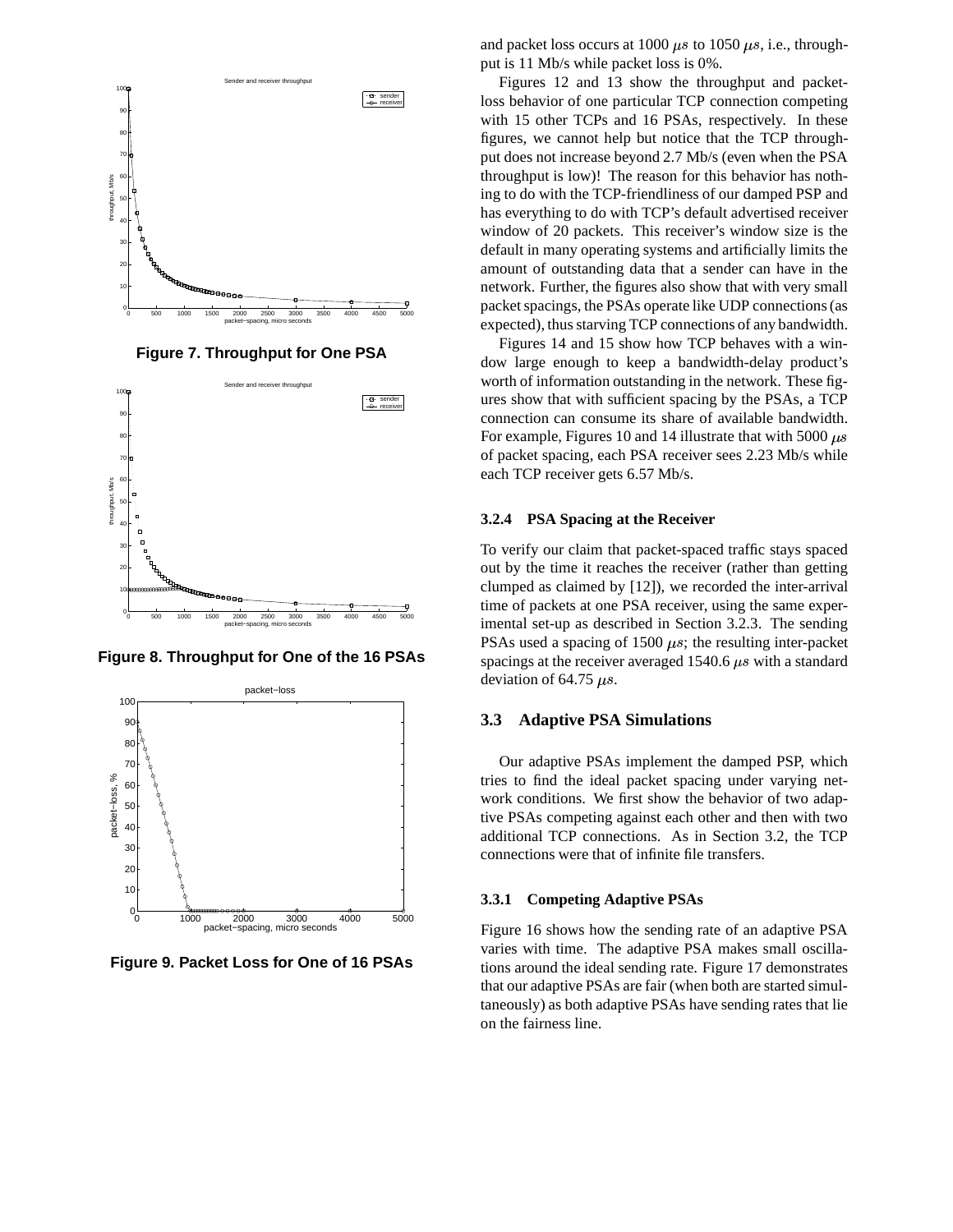

**Figure 10. Throughput for One PSA of 16 PSAs and 16 TCP Connections**



**Figure 11. Packet Loss for One PSA of 16 PSAs and 16 TCP Connections**



**Figure 12. Throughput for One TCP of 16 TCP Connections and 16 PSAs**



**Figure 13. Packet Loss for One TCP of 16 TCP Connections and 16 PSAs**



**Figure 14. Throughput for One TCP (Window Size = 800 Packets) of 16 TCP Connections and 16 PSAs**



**Figure 15. Packet Loss for One TCP (Window Size = 800 Packets) of 16 TCP Connections and 16 PSAs**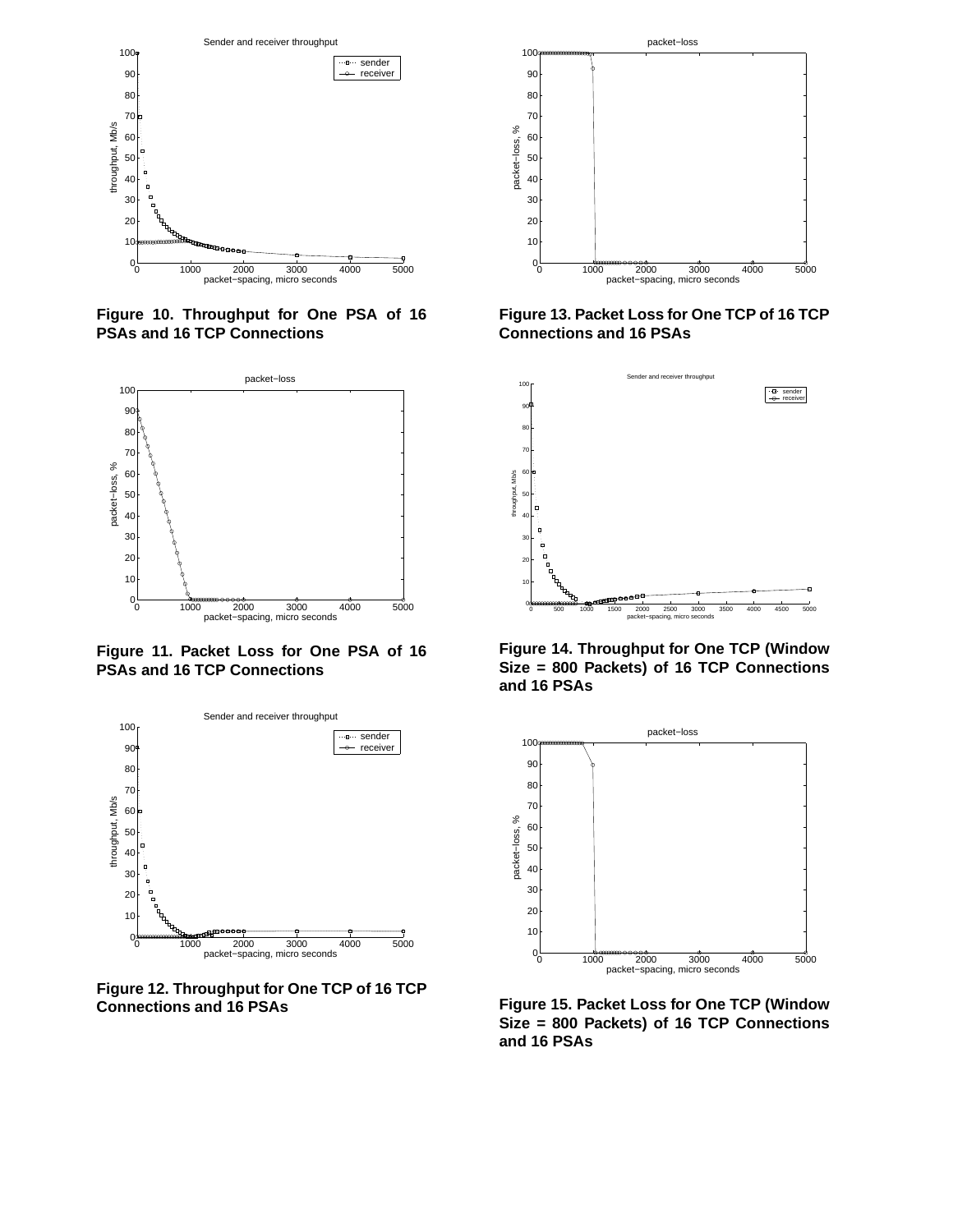

**Figure 16. Sending Rate for One of Two Adaptive PSAs**



**Figure 17. Fairness - Simultaneous Start**



**Figure 18. Fairness - Delayed Start**

Figure 18 shows us a portion of the fairness graph where one adaptive PSA started 10 seconds later than the other. As we can see, both adaptive PSAs change their rates in a fair manner and eventually make small oscillations about the ideal sending rate.

## **3.3.2 Competing Adaptive PSAs with Background Traffic**

In this simulation, we ran 10 TCP connections with infinite file transfersin the background and two adaptive PSAs competing in the foreground. Figure 19 shows that the adaptive PSAs respond readily to congestion. And again, both adaptive PSAs have very similar sending rates.



**Figure 19. Two Adaptive PSAs Competing with 10 TCPs**

## **4 Implications for Next-Generation Internet**

The results in Section 3 support our claim that "packet spacing" is preferable to "packet blasting" because of reduced packet loss, increased throughput, and increased fairness. The packet-spacing protocol is a solution that works for today's Internet and for tomorrow's next-generation Internet, which will introduce smart routers with active queue management [11, 7]. These routers will punish packetblasting UDP applications by dropping packets from their non-adaptive flows.

Many applications do not need the full reliability of TCP, and hence, should not use TCP as their transport mechanism, e.g., video teleconferencing in the Access Grid [5]. UDP is the main alternative. It does not provide any reliability guarantees, but neither does it provide for, much less enforce, congestion control. As a result, UDP-based applications, currently stealing bandwidth that results from its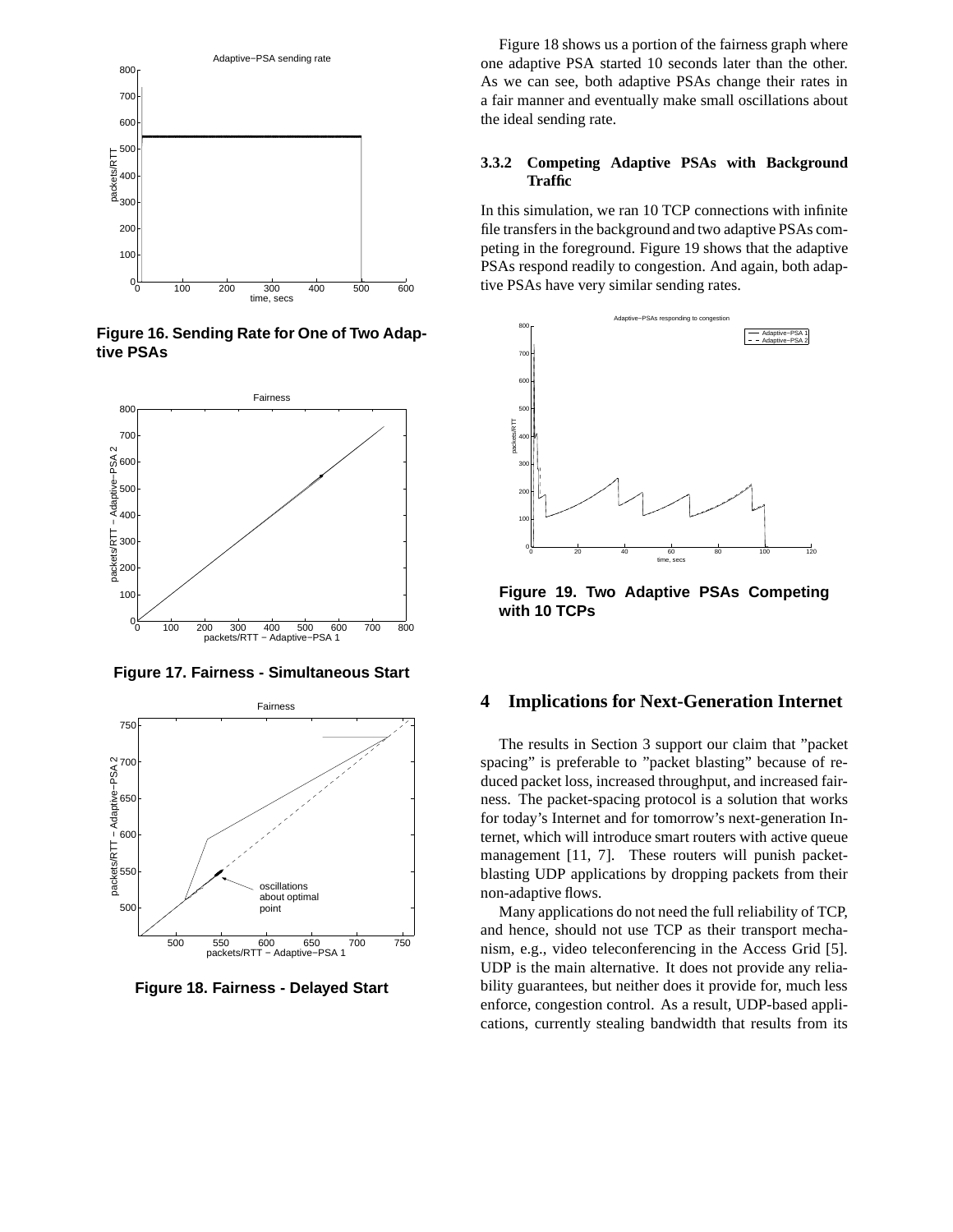lack of congestion control, will be crippled further as smart routers with active queue management make their way into the next-generation Internet infrastructure. The purpose of incorporating these smart routers into the Internet is twofold: (1) to allow routers to enforce the implicit, defacto, fair-usage policies as they have evolved in the best-effort Internet and (2) to reduce queue lengths within the network so that the network is better able to absorb the natural packet bursts that occur in normal network traffic.

Smart routers employing active queue management schemes in the next-generation Internet will have some measure of control over "rogue" applications to ensure that they do not unfairly steal bandwidth away from competing applications and fill up all the available buffer space within the network. In light of this coming reality, streaming applications must have a viable alternative to TCP and UDP with respect to flexibility (in terms of reliability) while providing adequate and fair congestion control to be "good" network citizens. Our damped packet-spacing protocol is a first step in providing such an alternative.

## **5 Conclusion**

Perhaps the most interesting result in this paper is that a receiver's realizable throughput actually *increases* (up to a point) even when the sender's transmission rate decreases. This result has dramatic implications on many of today's multimedia applications that blast packets onto the network as fast as possible, i.e., no packet spacing. By slowing down the introduction of packets into the network, congestion is alleviated at the intermediate routers; this, in turn, results in a net increase in throughput. Thus, this work provides an incentive for multimedia provides not to blast UDP packets indiscriminately into the network. In addition, it provides motivation for the deployment of a packet-spaced protocol that can deliver UDP-like performance yet still be responsive to competing connections, particularly for applications with multimedia streaming such as the Access Grid [5].

Our damped packet-spacing protocol (PSP), implemented via an adaptive PSA, sends data near its "optimal" sending rate by using a simple feedback mechanism that reports packet loss every RTT. This mechanism in turn controls the amount of packet spacing. Our preliminary results demonstrate that by introducing packet spacing to a multimedia stream, packet loss can be reduced dramatically without much loss in throughput.

Future work includes examining the performance of our damped PSP with different types of application traffic and over a live WAN. Of particular interest are those applications that generate data in short bursts with relatively large intervals between bursts. Based on the experimental results presented here, we expect that the packet loss that would normally be induced by these bursts to be greatly reduced.

## **References**

- [1] UCB/LBNL/VINT network simulator ns (version 2). http://www.isi.edu/nsnam/vint/index.html.
- [2] A. Aggarwal, S. Savage, and T. Anderson. Understanding the Performance of TCP Pacing. In *Proceedings of IEEE INFOCOM*, 2000.
- [3] J. W. Atwood and G. C. K. Chung. Error Control in the Xpress Transfer Protocol. In *Proceedings of 18th Conference on Local Computer Networks*, pages 423–431, September 1993.
- [4] Y. Baguette and A. Danthine. Comparison of TP4, TCP and XTP - Part 2: Data Transfer Mechanisms. *ETT*, 3(5), September-October 1992.
- [5] L. Childers, T. Disz, R. Olson, M. E. Papka, R. Stevens, and T. Udeshi. Access Grid: Immersive Group-to-Group Collaborative Visualization. In *Proceedings of the 4th International Immersive Projection Technology Workshop*, 2000.
- [6] A. Feng. RAPID: Rate-Adjusting Protocol for Internet Delivery. Thesis Proposal (in progress), University of Illinois at Urbana-Champaign, 2001.
- [7] W. Feng, D. Kandlur, D. Saha, and K. Shin. Stochastic Fair Blue: A Queue Management Algorithm for Enforcing Fairness. In *Proceedings of IEEE INFOCOM*, April 2001.
- [8] W. Feng and P. Tinnakornsrisuphap. The Adverse Impact of the TCP Congestion-Control Mechanism in Heterogeneous Computing Systems. In *Proceedings of ICPP'00*, August 2000.
- [9] W. Feng and P. Tinnakornsrisuphap. The Failure of TCP in Distributed Computational Grids. In *Proceedings of SC'00*, November 2000.
- [10] S. Floyd, M. Handley, J. Padhye, and J. Widmer. Equation-Based Congestion Control for Unicast Applications. In *Proc. of SIGCOMM 2000*, August 2000.
- [11] S. Floyd and V. Jacobson. Random Early Detection Gateways for Congestion Avoidance. *IEEE/ACM Transactions on Networking*, 1(4):397–413, August 1993.
- [12] R. Jain. Myths about Congestion Management in High Speed Networks. *Internetworking: Research and Experience*, 29(2):101–113, February 1992.
- [13] J. Li, S. Ha, and V. Bharghavan. HPF: A transport protocol for supporting heregeneous packet fbws in the internet. March 1999.
- [14] J. Mahdavi and S. Floyd. TCP-Friendly Unicast Rate-Based Flow Control. Technical report, Note sent to end2endinterest mailing list, January 1997.
- [15] J. Mo, J. Walrand, and V. Anantharam. Analysis and Comparison of TCP Reno and Vegas. In *Proceedings of IEEE INFOCOM*, 1999.
- [16] J. Padhye, J. Kurose, D. Towsley, and R. Koodli. A Model Based TCP-Friendly Rate Control Protocol. In *Proceedings of NOSSDAV'99*, 1999.
- [17] RealNetworks Inc. RBN<sup>TM</sup> (Real Broadcast Network) White Paper. Available at *http://www.real.com/solutions/ rbn/whitepaper.html*, January 1999.
- [18] RealNetworks Inc. RealVideo Technical White Paper. Available at *http://www.real.com/devzone/library/whitepapers/ overview.html*, January 1999.